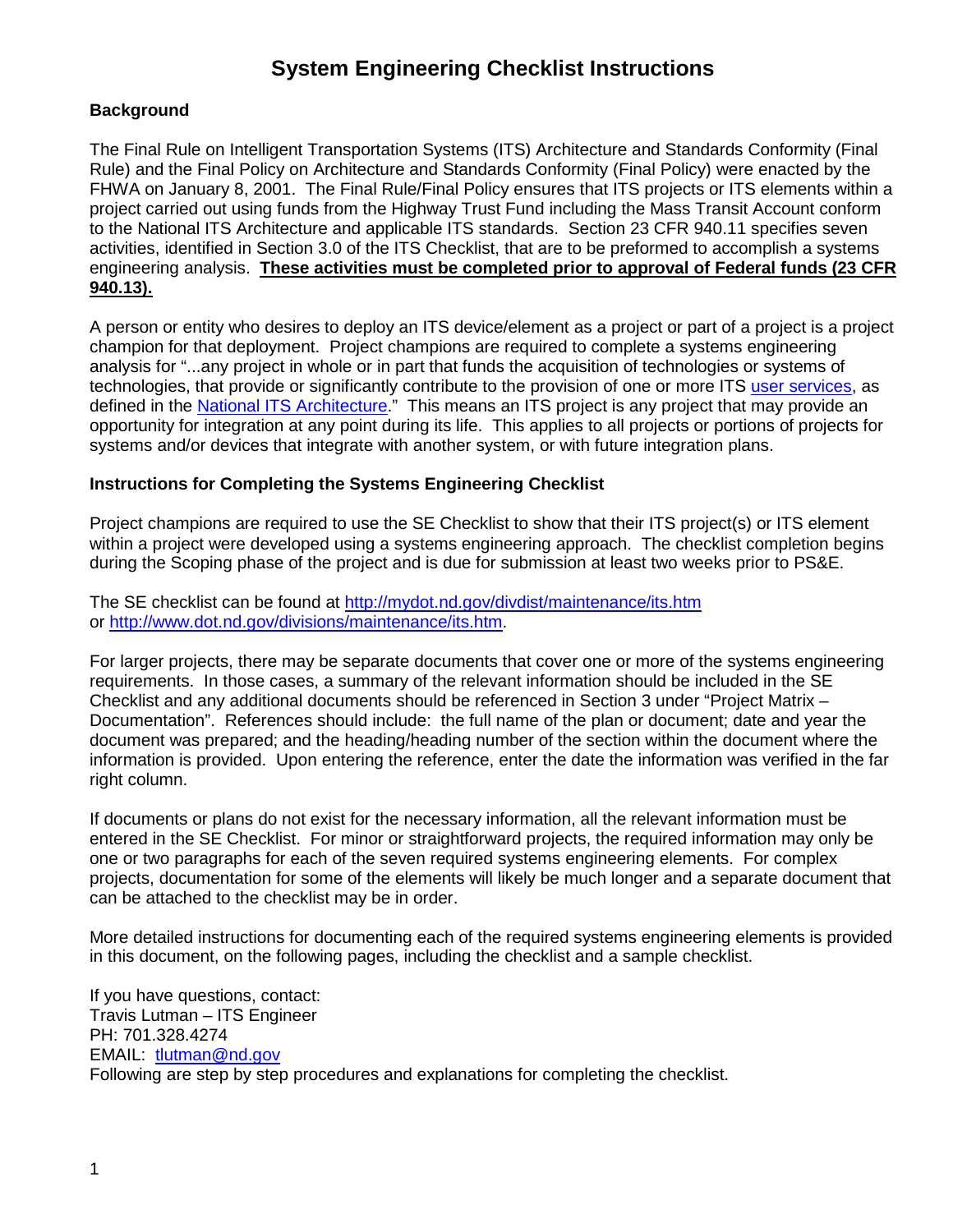# **SECTION 1 Project Information**

**Project Champion** – this is the name of the person who desires the ITS deployed. This is not necessarily the project manager/engineer, but actually the person desiring the technology.

**Brief Description/Purpose of ITS project including list of ITS elements** – explain the ITS project only even though it is part of another project (e.g. paving, CPR, etc.) and the purpose of the ITS project. List ITS elements not devices (i.e. cameras, fiber, etc.). Elements for the specific ITS being deployed can be found in the Regional Architecture.

**Project Number and PCN** – if available place project number and PCN. If the checklist is created for advanced planning or scoping, this may not be available at the time the checklist is complete. If a project number is created later for a checklist that was created for a planning or scoping phase, then the checklist must be amended to include the project number and PCN along with any other changes.

**New Project or Modification** – if this is a new project check "New Project". If there is an ITS project that has already had a checklist created and there is a modification (e.g. new/additional devices added, etc.) then check "Modification to existing project".

**Project Location** – enter highway and reference point or other description for location of ITS project.

**Total Fund (ITS only)** – this area is for the cost of ITS portion of a project if it is part of another project or total cost of a standalone ITS project. Check funding sources and amount. The "Other" is for additional project participation (e.g. city, MPO, etc.)

**Nature of Work** – check appropriate box for nature of work involving the ITS using the following examples;

- $\Box$  Scoping if the ITS checklist is part of a scoping process
- $\Box$  Design Software / Integration if the ITS checklist involves design or integration of software. Further Systems Engineering documentation may be required beyond the ITS Checklist. Contact the ITS Engineer for assistance.
- $\Box$  Construction ITS checklist is for upcoming construction of ITS
- $\Box$  Operations ITS checklist is for an ITS project that involves system management (e.g. asset tracking, vehicle maintenance, operation centers, etc.)
- $\Box$  Evaluations ITS checklist is for evaluation of several ITS components
- $\Box$  Planning ITS checklist is completed as part of planning of future ITS project
- $\Box$  Maintenance ITS checklist is completed for maintenance or replacement of ITS components
- $\Box$  Other for other work not covered above. Must be explained in comments

More than one checkbox can be checked if the work involves more than one area.

**Relationship to Other ITS Projects and Phases** – some ITS projects can be standalone while other ITS projects are add-ons or supplemental to larger construction projects. Include a brief description of how this ITS project ties to other ITS projects including project phases.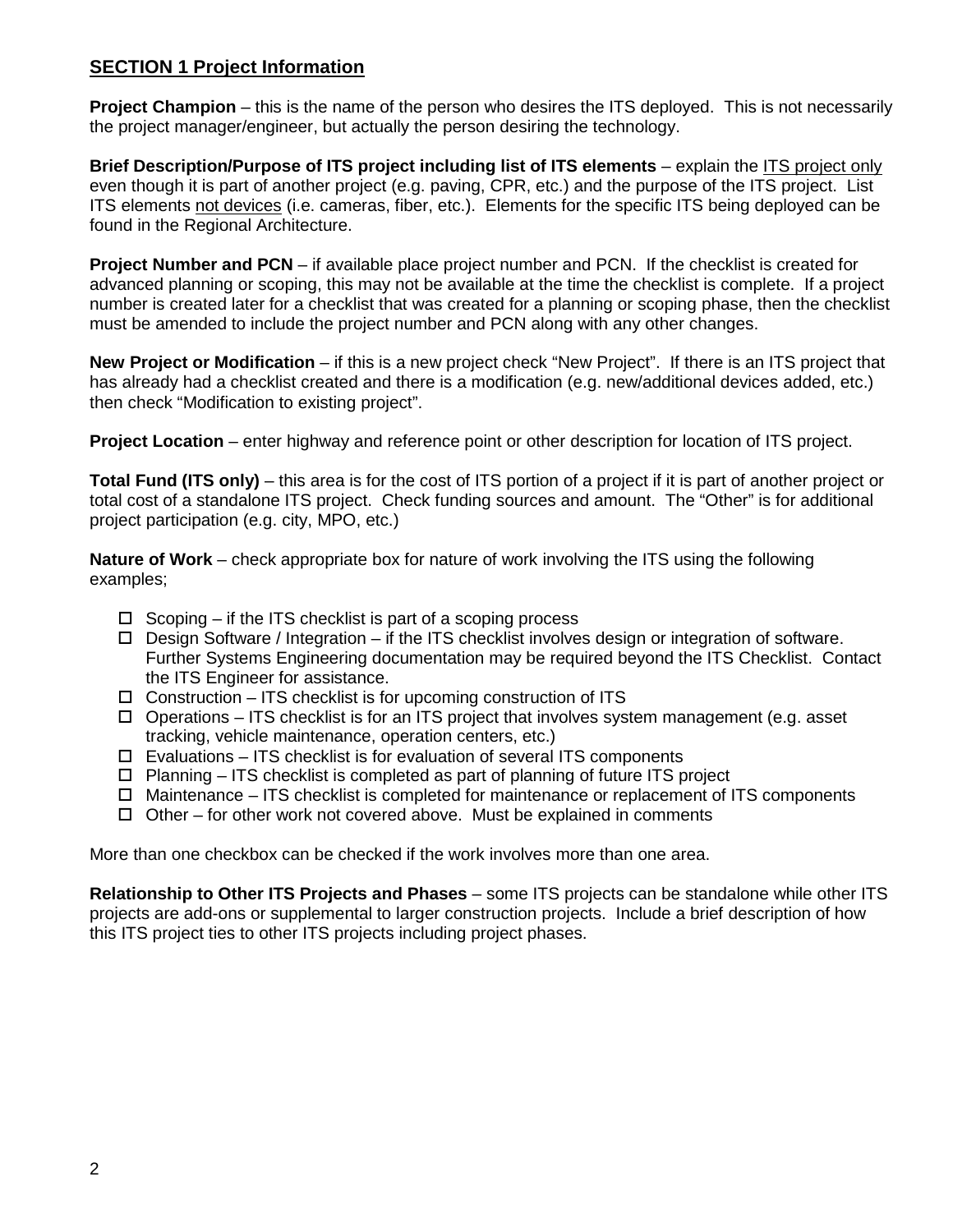# **SECTION 2 Needs Assessment**

This section begins to address the Federal requirements for ITS projects as stated in 23 CFR 940.11. The Federal regulations require that project stakeholders be asked to define what the needs of the system are. The needs can be simple to complex and involve a wide range of stakeholders (e.g. ESS versus a traffic operations center). To ensure the Federal regulations are met this section asks you to describe what the needs of the system are and how you arrived at those needs to ensure all stakeholders were involved.

**NOTE:** Some of the needs may have already been identified in previously documented materials, such as the ITS Strategic Plan. The needs for traffic signal systems installations are typically identified in a traffic operations study that can be referenced in the checklist.

**What is/are the current problem(s) with the current situation?** – describe the problem(s) that affect the safety or efficiency of a particular highway segment or corridor.

**What needs does this project address?** – describe how the ITS being implemented will address the needs identified above.

**How were the needs identified?** – describe how the needs were identified (e.g. meetings, workshops, and studies) with stakeholders; identified in a previously documented report, etc.

### **SECTION 3 Regional ITS Architecture**

Adherence to the ITS Architecture is a Federal requirement for all ITS projects using Federal funds. The NDDOT and all MPO's have regional architectures they have developed. This section asks you to identify the portions of the architecture you are implementing to ensure you are using the ITS architecture as a planning tool and following the Systems Engineering process. Refer to the corresponding Regional ITS Architecture to determine which service packages and inventory elements you are implementing.

**NOTE:** In *some cases a project may be within the scope of two architectures, statewide and regional (MPO), or even across state borders. In either case, it is important to examine all architectures to ensure the project will meet the needs of all stakeholders and related ITS projects.*

**Portions of the Regional ITS Architecture being implemented** – check the appropriate box(es) of the ITS service area being implemented. If there is a new ITS project or element not on the list, describe it in the area provided. The Regional ITS Architecture will also need to be updated and the NDDOT ITS Architecture Change Request Form shall be attached.

**Service Packages** – identify the appropriate Service Packages being implemented from the ITS service area identified above.

**Inventory elements from the Architecture being implemented** – list the elements being implemented, keeping in mind elements are **not** necessarily devices (i.e. cameras, ESS, fiber, DMS, etc.)

**Participating Agency Roles and Responsibilities** – list the roles and responsibilities of all participating stakeholders. Some of these stakeholders may be the same ones identified in the Needs Assessment.

**Regional Architectures impacted by the project** – check the appropriate box(es) of the architecture(s) being impacted. Keeping in mind that the project may fall within multiple regional ITS architectures.

**Changes recommended to NDDOT/Regional Architectures due to the project** – after review of the architecture(s), any changes to the architecture(s) resulting from the project implementation must be noted here. Some examples might be, that during the review of an architecture a "Planned" data flow now becomes an "Existing" data flow after the project is completed, then the architecture must be updated. If it is noted that a stakeholder was eliminated in the architecture or a new stakeholder was involved with this project, then the architecture must be updated. Whatever the update is, the NDDOT ITS Architecture Change Request Form must be completed and attached to the checklist.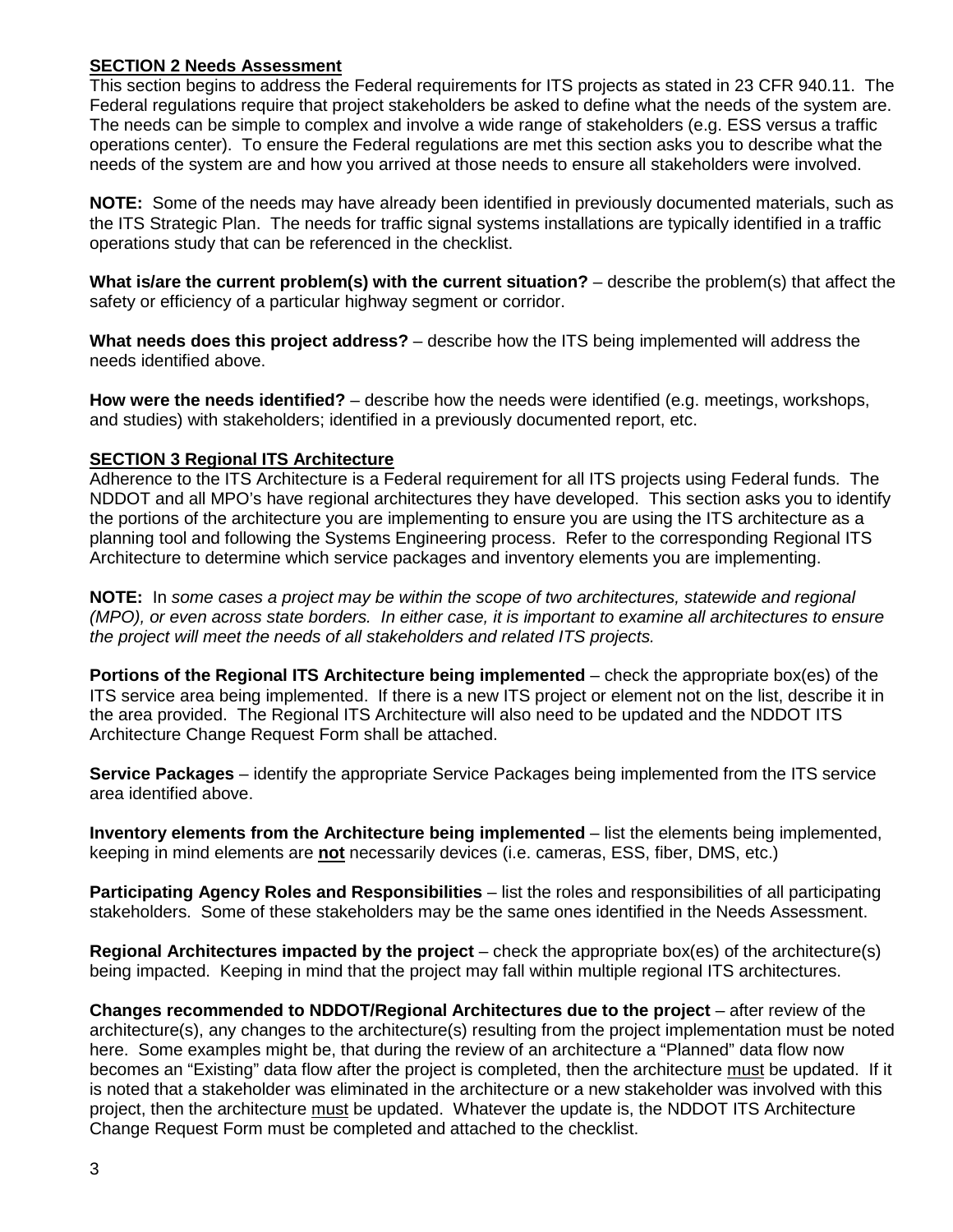**National ITS Standards Incorporated** – all standards that will be incorporated into the ITS project must be attached to the ITS checklist. The standards for the ITS project being deployed can be found in the Regional Architecture based on the Service Package being utilized and the system interfaces. ITS standards for each applicable architecture flow can be found in the Turbo Website under the Interfaces tab by clicking on an Element or its corresponding Interfacing Element, if an ITS standard is available for that flow it will be displayed on that page as illustrated in the screen captures below.

#### **Figure 1. Interfacing elements are displayed under the Interfaces tab in the Turbo Website.**

| NDDOT DMS | <b>Driver</b>                     | Existing |
|-----------|-----------------------------------|----------|
|           | NDDOT Automated Treatment Systems | Planned  |
|           | NDDOT District Maintenance        | Existing |
|           | <b>NDDOT District Traffic</b>     | Existing |
|           | NDDOT Maintenance Management      | Existing |

#### **Figure 2. Clicking on an element from the table above generates an interface diagram with Applicable ITS Standards for flows that have them.**



### **Figure 3. Clicking on the Applicable ITS Standards link generates the standards for the flow. North Dakota Statewide ITS Architecture**

|                                   | ITS Standards Support for roadway information system data |                                                    |                   |  |  |
|-----------------------------------|-----------------------------------------------------------|----------------------------------------------------|-------------------|--|--|
| <b>Type</b>                       | <b>SDO</b>                                                | <b>Title</b>                                       | Doc ID            |  |  |
| Message/Data                      | AASHTO/ITE/NEMA                                           | <b>Global Object Definitions</b>                   | <b>NTCIP 1201</b> |  |  |
| By Stakeholder<br>Service Package | AASHTO/ITE/NEMA                                           | Object Definitions for Dynamic Message Signs (DMS) | <b>NTCIP 1203</b> |  |  |
| <b>Communications Protocol</b>    | AASHTO/ITE/NEMA                                           | NTCIP Center-to-Field Standards Group              | NTCIP C2F         |  |  |
|                                   |                                                           |                                                    |                   |  |  |

**Project Matrix – Documentation** – the information for the Project Matrix can be found documented in the Systems Engineering analysis conducted earlier for the ITS system being deployed. This information should be documented and referred to when completing this section. If documentation does not exist, then it must be created for this ITS project. For most ITS projects that use commercial off the shelf (COTS) components, this documentation can probably be covered with a few paragraphs/pages. For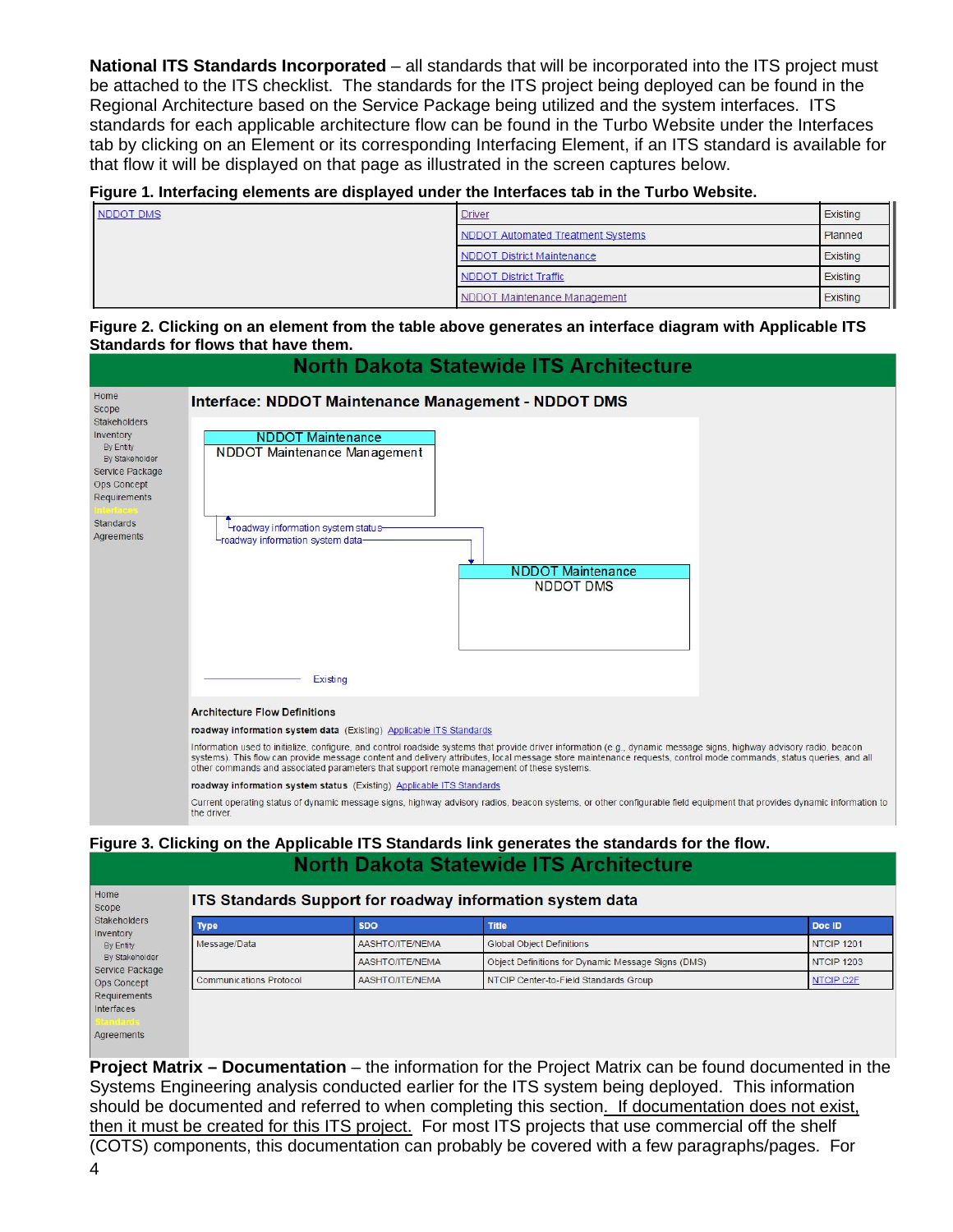more complex ITS projects (e.g. software development, Traffic Operations Centers, system integration, etc.) fairly comprehensive Systems Engineering documentation is required. Once the documentation is created, it can be used for reference on future similar ITS projects and deployments.

The following information is required for all ITS projects:

Concept of Operations – also referred to as the ConOps, describes the operation of the system being developed or deployed from the various stakeholder's viewpoints. The ConOps is defined as:

- WHO stakeholders roles and responsibilities (refer to Regional Architecture(s))
- WHAT system elements and high-level capabilities
- WHERE geographic and physical extent of system (e.g. if you are installing a single signal, this must describe the geographic/extent of the entire signal system that this signal is part of)
- WHEN describes the sequence of events that will deploy the entire system
- HOW describes the development, operation and maintenance of the system

The ConOps will show agreement among stakeholders on:

- o Goals, objectives and expectations
- o Project scope
- o Stakeholder responsibilities
- o Operational needs
- o How the system will operate
- o Operational and support environment

Benefits of the ConOps is stakeholder agreement on system capabilities, roles and responsibilities, key performance measures and basic plan for system validation.

Requirements – this is the basis for building the ITS project. The Requirements determine WHAT the system must do and drives the system development; **Requirements are not specifications**. The requirements define the functions, performance and environment the system is to be built.

- Functional requirements WHAT is the system supposed to do?
- Performance requirements HOW well is the system suppose to do its functions?
- Environmental/Non-Functional requirements Under what CONDITIONS (environmental, regulatory, and legacy system compatibility) does the system have to work to meet Performance requirements?

Once these are determined and documented the specifications (Detailed Design) can be developed. The basic functional requirements can be found in the Regional Architecture for ITS service area being developed or deployed.

Alternatives Analysis - this includes analysis of alternative system configurations and technology options to meet the requirements. Some areas that should be explored are technology and non-technology solutions (e,g., policy or organizational changes). Describe all of the alternatives that were considered and document how the conclusions were arrived at for the selected system.

Test Plan – the Test Plan ensures the system requirements are verified. Ideally there should be two types of testing done on the system. Unit Testing should be conducted by the entity who fabricates the hardware and writes any software for the system (i.e. the system vendor).

The Unit Testing should be part of the specifications developed for the system and a copy of the Unit Testing procedures given to the project champion. The project champion should also ask for the test results once the vendor has completed their testing. Prior to final acceptance, the project champion should conduct their test on the system based on the requirements and specifications developed. This test plan must be attached to the ITS checklist.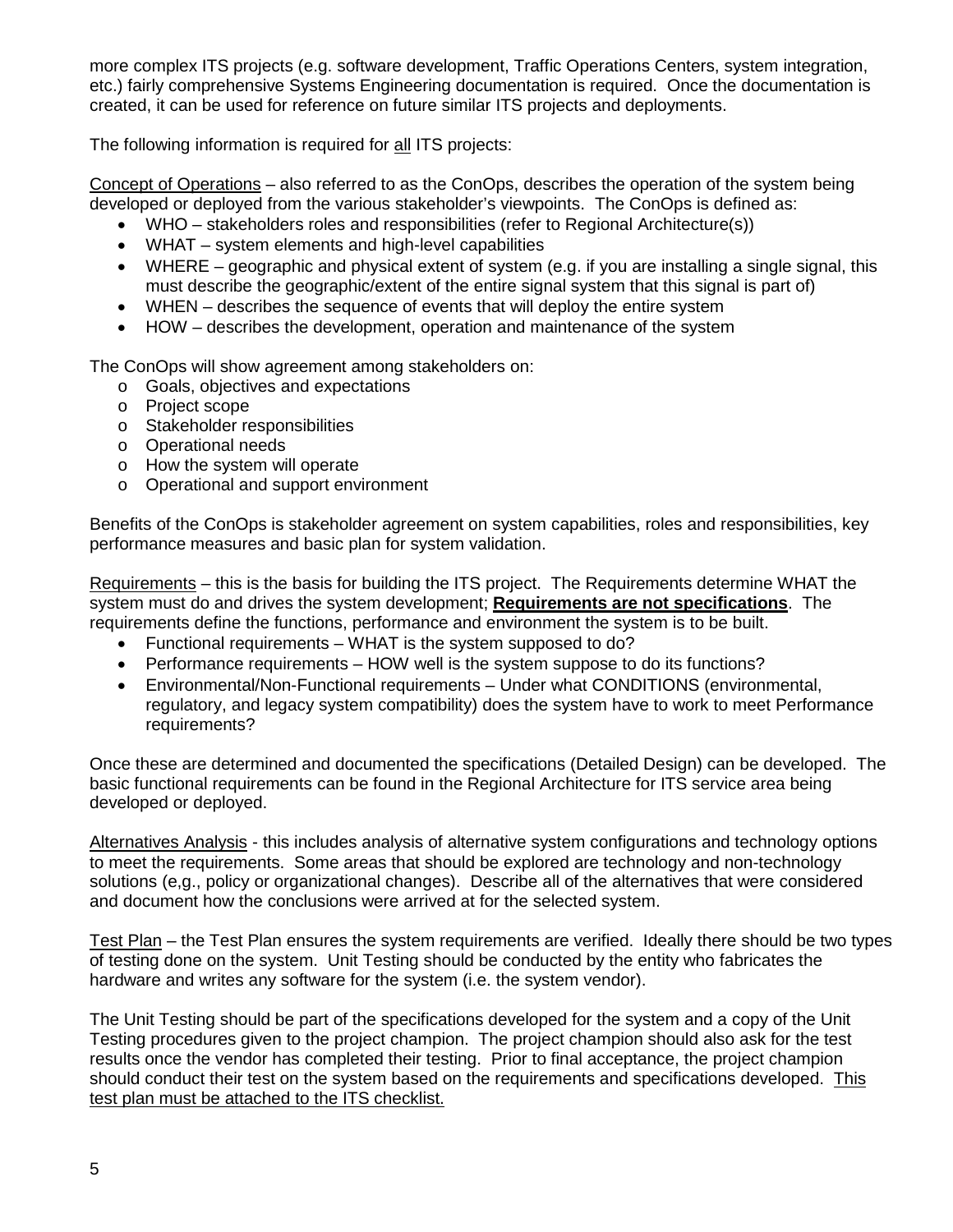Detailed Design – this is the complete specification of the software, hardware and communications components defining how the components will be developed to meet the system requirements. The specifications are described in enough detail that the software can be written (if applicable\*) and the hardware components can be fabricated or purchased.

If the specification number or special provision number is known, list it here. If a specification is not available at the time the ITS Checklist is created, then state "Being Developed"

\*If the software is being developed where no software currently exists, a more detailed Systems Engineering analysis is required. Contact the ITS Engineer for more information and/or assistance.

Integration Plan – this is required for more complex ITS projects. If the ITS project is adding to an existing system, an Integration Plan is not required. Contact the ITS Engineer for more information and/or assistance.

System Acceptance Plan - this is required for more complex ITS projects. If the ITS project is adding to an existing system, a System Acceptance Plan is not required. Contact the ITS Engineer for more information and/or assistance.

# **SECTION 4 Procurement**

Considering various procurement options is a Federal requirement for federally funded ITS projects. Consider these alternatives and select all procurement methods being used.

If the ITS project will be part of a legacy system, sole source procurement may be required. If it is required, the project champion shall receive FWHA approval for sole source procurement before submitting the ITS Checklist. When approval is received from FHWA the following must be included to approve the ITS Checklist:

- $\Box$  Check the appropriate normal procurement method
- □ Attach FHWA approval
- □ Check the "Other" box
- $\Box$  Add comment stating the use of sole source

As part of the procurement, if the acquisition of spare parts is desired, complete Attachment A – ITS Spare Parts Eligibility Assessment of the checklist.

# **SECTION 5 Operations and Maintenance**

Procedures and resources necessary for operations and maintenance (O&M) is a Federal requirement. O&M shall include a plan that involves operating the system, monitoring system performance, repairs, training, testing after repair or changes and tweaking the system.

# **Procedures and Resources Needed for Operation** – a complete O&M plan should:

- Identify funding and policies supporting on-going operation & maintenance
- Identify the aspects of the system needing operation or maintenance
- Identify the manuals [users, administrators, and maintenance], configuration records, and procedures that are to be used in operation & maintenance
- Identify the personnel who will be responsible for operations & maintenance
- Identify initial and on-going personnel training procedures, special skills, tools, and other resources
- Identify operations & maintenance related data to be collected and how it is to be processed and reported
- Identify methods to be used to monitor the effectiveness of operations & maintenance